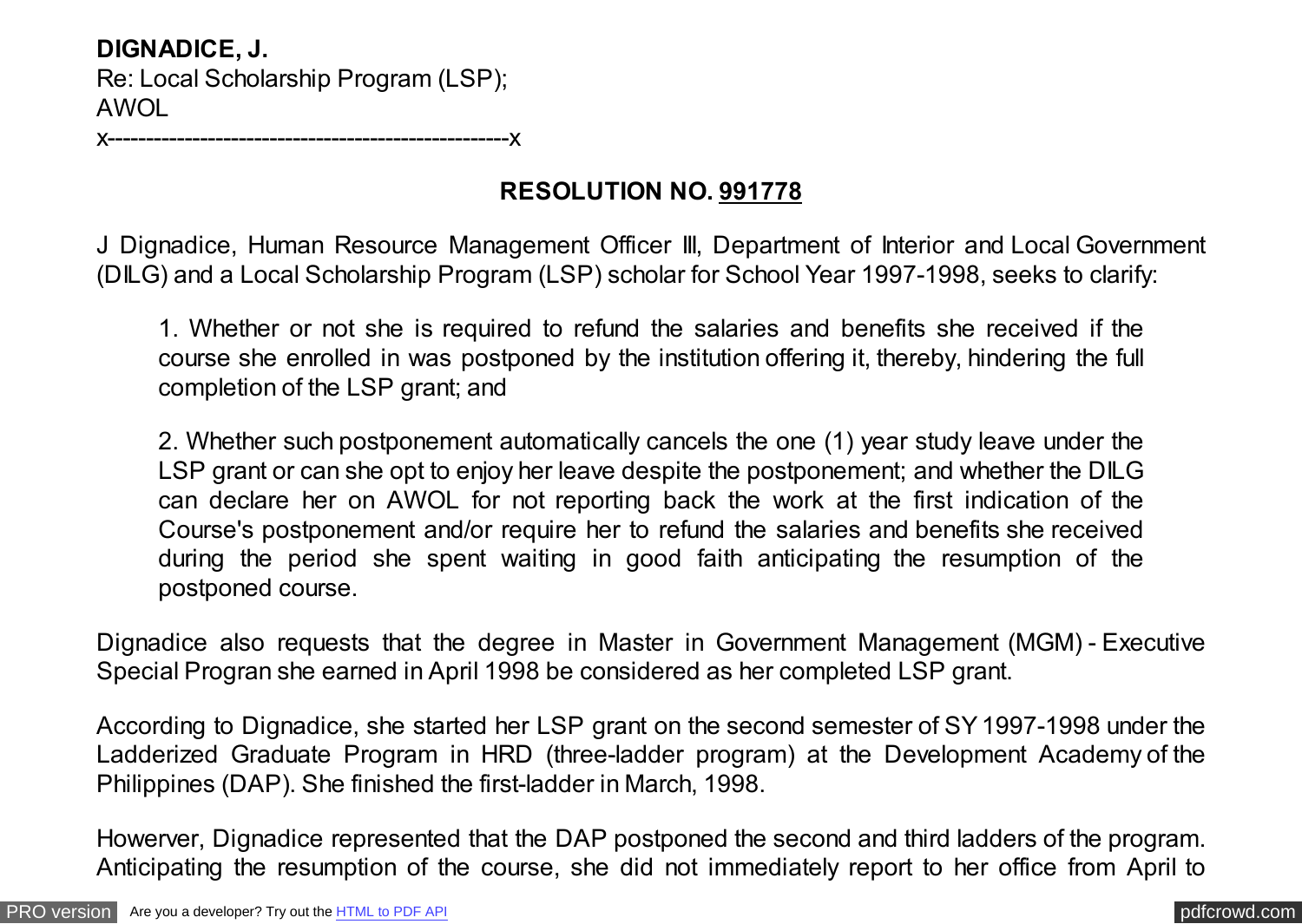August 1998. As a result, the DILG declared her on AWOL and required her to refund the salaries and benefits she received during the period of the study grant.

After the consideration of the representations of Dignadice, the Commission finds that she cannot be considered on AWOL for not reporting to office from April to August 1998 for the reason that her scholarship contract stipulated that she was supposed to be on official study leave for one-year pursuant to the LSP. In other words, there was already a prior approval of her leave with a duration of one year.

However, for purposes of the LSP, Dignadice is considered to be on leave of absence from April to August, 1998. This is because to be considered on study leave on official time, a grantee must be officially enrolled and in the active performance of complying with the school and academic requirements such as attendance and participation in class activities which did not obtain in this case because of the postponement by the DAP of the second and third ladders of the program during the said period.

On this premise, the Commission takes cognizance of the fact that Dignadice's inability to finish her course is not due to her fault or resulting from her neglect. Hence, she is not liable under CSC Memorandum Circular No. 18, s. 1998, which provided as follows:

*"x x x In the event that the scholar fails to complete the degree or discontinue his/her studies x x x through his/her own fault or willful neglect, resignation, voluntary separation or transfer, the scholar shall refund to the x x x agency all salaries and other remunerations received while on scholarship."*

Dignadice does not have to refund the salaries and benefits she received during her scholarship. But since she is considered studying on official time up to March, 1998 only, the salaries she received from April to August, 1998 shall be charged to her leave credits as she is already considered on leave of absence during said period.

As regard her request that she be considered an LSP graduate in view of the degree of Master in Government Management she earned at the PLM in April 1998 on her own time and expense, this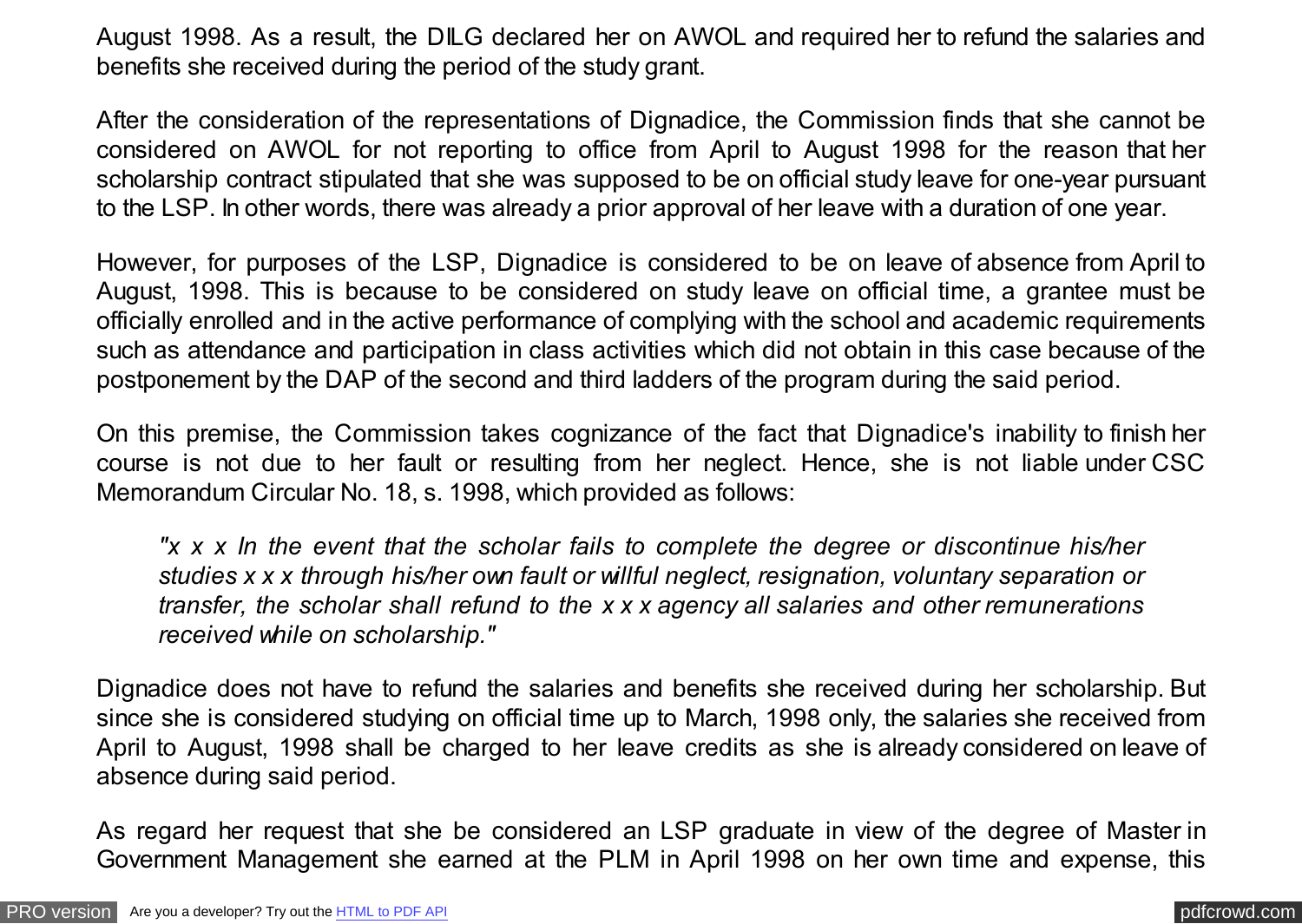Commission has no objection.

**WHEREFORE**, this Commission resolves to rule that J. Dignadice is not liable to refund the salaries and benefits she received from October 1997 to March 1998 as an LSP scholar; and that she is not considered on AWOL from April to August 1998 but her leave of absence should be deducted from her accumulated leave credits in accordance with the Civil Service Law and Rules.

Accordingly, Dignadice is hereby considered an LSP graduate by virtue of the degree of Master in Government Management she earned in April 1998, and, thus, required to render one (1) year service obligation to the Department of Interior and Local Government pursuant to the provisions of CSC Memorandum Circular No. 44, s. 1992.

Quezon City, **AUG 11, 1999**

(Signed) **CORAZON ALMA G. DE LEON** Chairman

 (O.B.) **THELMA P. GAMINDE** Commissioner